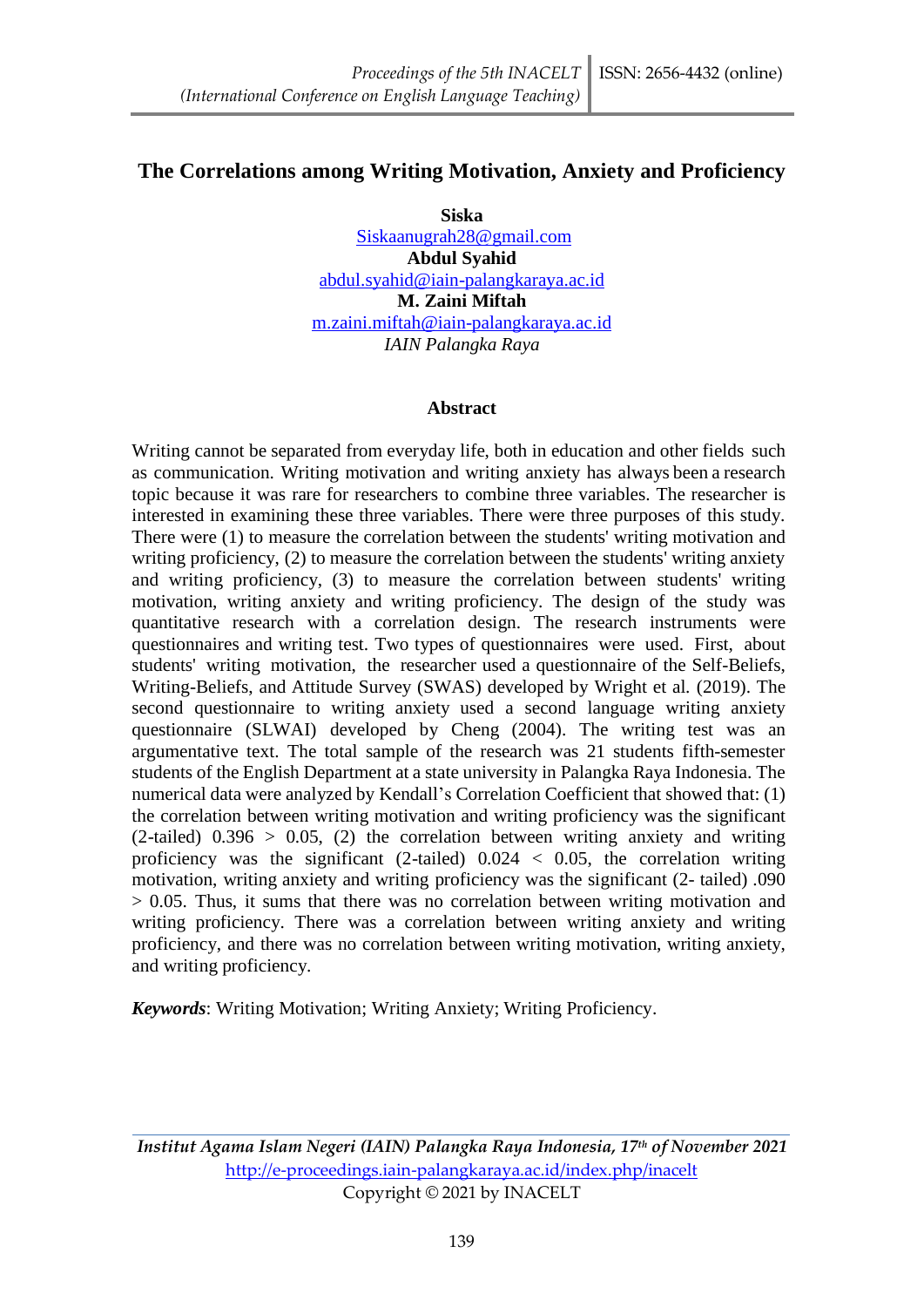### **INTRODUCTION**

Writing is one of the most critical skills for EFL students. Good writing ability is very influential in some aspects for students. Writing is very important for helping a person express himself easily in language skills (Balci, 2017). Wright et al. (2019) stated that writing supports conveying information to other parties. Writing in a foreign language is an important language skill to acquire the importance of communication in the globalization era (Wahyuni and Umam, 2017). Writing is the abilities and affective factors that help individuals communicate, think critically and make choices through the writing process about massages (Wright et al., 2019). When people have been able to go through all the writing process well, then it can be said that they have excellent writing proficiency.

Writing proficiency affects the quality of work and the understanding of professionalism, among others. Writing proficiency is described as students who can pour ideas, control emotions and attitudes, and behaviors when they complete or produce good and appropriate writing that they expect (Goldburg, 2013). Writing proficiency includes all abilities and skills relevant to the expression of ideas via a written word.

Several factors influence the writing proficiency that students have, such as writing motivation and writing anxiety. Writers differ in terms of cognitive and linguistic talents, age, gender, amount of registering interest, self-efficacy, anxiety, and other factors (Al-Saadi, 2020). Cahyono and Rahayu (2020) motivation has been seen as a factor influencing performance in second language learning. They found that students who want to be good at writing must consistently increase their motivation to participate in writing courses and focus on their tasks. According to (Liu 2020; Yu et al., 2019; Nasihah and Cahyono, 2017), motivation affects students' final grades in a learning experience. Nasihah and Cahyono (2017) found there was a significant relationship between motivation and writing proficiency. Motivation is a topic of particular significance to students of English as a foreign language (EFL). So, motivation is a factor that makes students more excited and excited in learning something, such as learning in writing. Students will get good results in learning if they are highly motivated. Writing motivation is the variety of reasons a student chooses to engage in or avoid writing tasks (Wright et al., 2019). Four factors influence writing motivation. They are beliefs about the self as a writer (self-concept and self-efficacy), thoughts about writing, and writing attitude (Wright et al., 2019). In addition to writing motivation, several other factors can affect student outcomes or achievements in the writing course. One of them is writing anxiety.

Anxiety in the foreign language is a feeling of tension and apprehension directly linked to language skills, like speaking, listening, writing, and learning (Wahyuni and Umam, 2017). Fear of negative input from teachers, low self-confidence, and weak linguistic skills are the critical causes of writing anxiety (Rezaei and Jafari, 2014). Writing anxiety is one of the factors that cause low results or achievements obtained by students in the writing course. Writing anxiety is that students feel afraid and nervous and do not believe in their ability to write lessons. In two institutes of higher education in Shiraz, Iran, high level of writing with cognitive anxiety because of low self-confidence and poor linguistic knowledge, and fear of teachers' negative feedback (Rezaei and Jafari, 2014).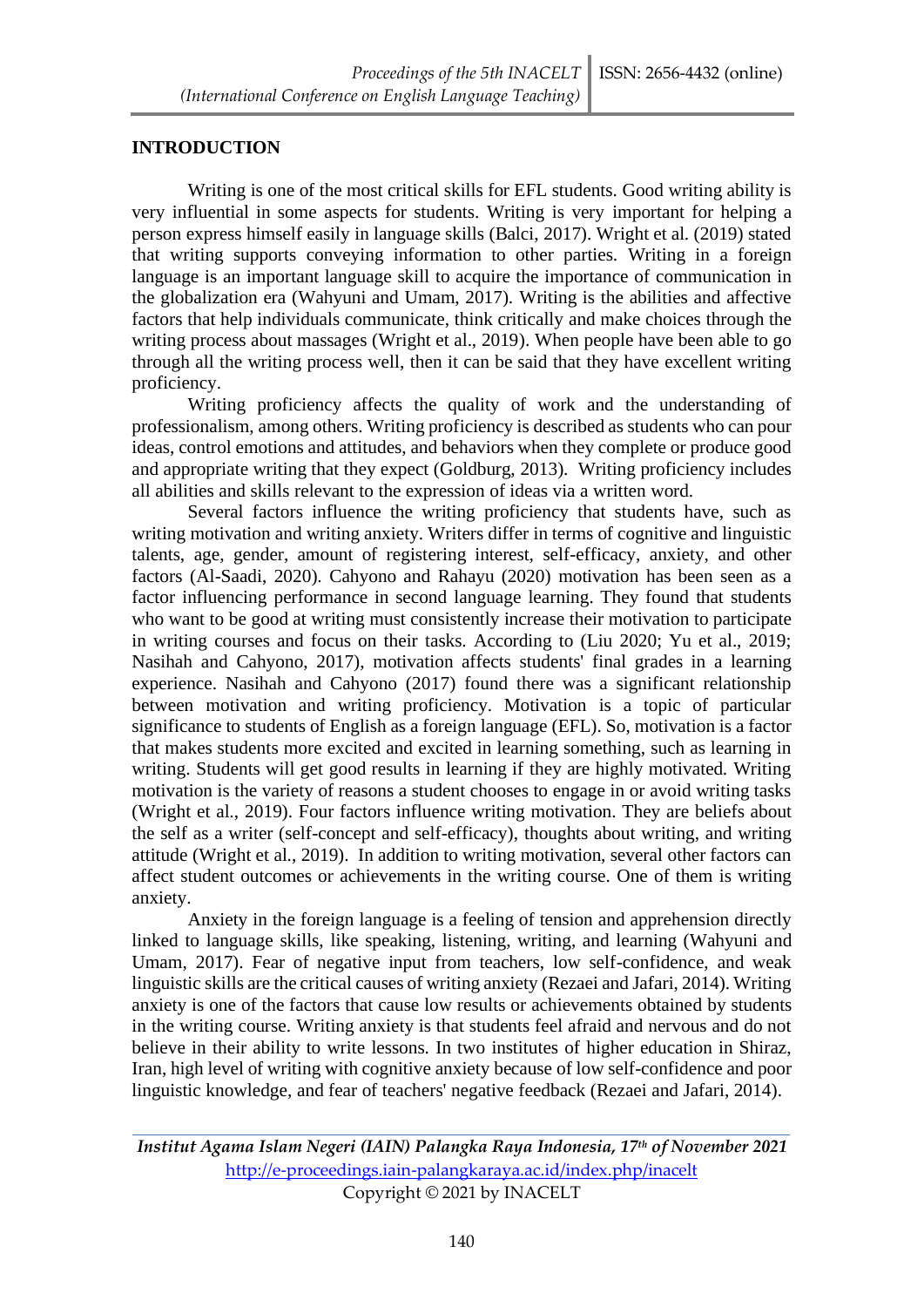Writing motivation and writing anxiety are two things that can affect students' success in learning to write. Then, they are also able to influence students' writing proficiency. Various studies have been conducted to examine the relationship between the two. They only reviewed two factors and focused on students' motivation. The researcher will focus on writing motivation. However, it is rare for research to explore all three aspects, writing motivation, writing anxiety, and writing proficiency. So, the writer decided to investigate those three factors. Therefore, the writer will examine the relationship between writing motivation, writing anxiety, and writing proficiency.

### **METHOD**

The population in the study was of fifth-semester students of the English Department at a state university in Palangka Raya Indonesia who took Argumentative writing. The total population was 103 students. In addition, the writer uses G\*Power 3.1.9.7 software to determine the minimal sample size. The sample size must be set to attain a given level of strength. A test's power is the likelihood that a single test will affect if one exists in the population. (Field, 2017). The total sample size is 21. Based on the result of the sample size, the researcher used simple randomized sampling as a sampling technique in this study. In a basic random sampling procedure, the sample was randomly selected from the population.

The study's design was quantitative research with a correlation design based on the study's goal and research topic. Writing motivation, writing anxiety, and writing proficiency were the three variables examined in this study. The writer chose this design because the correlational design was intended to measure the correlation between the variables. The correlational design will reveal the results of high or low calculations and whether or not there is a relationship between several variables. The instruments utilized to measure the students' motivation, writing anxiety, and writing proficiency were a questionnaire and a test. To measure writing motivation and writing anxiety, a questionnaire was used. To measure students' writing proficiency, a writing test was used.

There were two types of questionnaires used in this study. The first questionnaire was used to measure students' writing motivation and the second one was a questionnaire used to measure students' writing anxiety. The researcher used a questionnaire developed by (Wright et al., 2019) about students' writing motivation. It is about 30 questionnaires of the Self-Beliefs, Writing-Beliefs, and Attitude Survey (SWAS). The second questionnaire to writing anxiety, the researcher used questionnaire was adopted from (Cheng, 2004). The questionnaire was about 22 questionnaires Second Language Writing Anxiety Inventory (SLWAI). The researcher used the writing to find out students' writing proficiency. The writing test was an argumentative text. The theme was online learning during the covid-19 pandemic. The researcher and the lecturer checked the writing test result based on the scoring rubric adopted from (Sabti et al., 2019).

For collecting the data, the first stage that the researcher did was requesting a permit to research the English education study program. The researcher asked the participants to be study subjects. The researcher would then plan the tools (writing motivation questionnaire, writing anxiety and writing test). The next step was to provide the researcher with an overview of the purpose of the study and the questionnaire response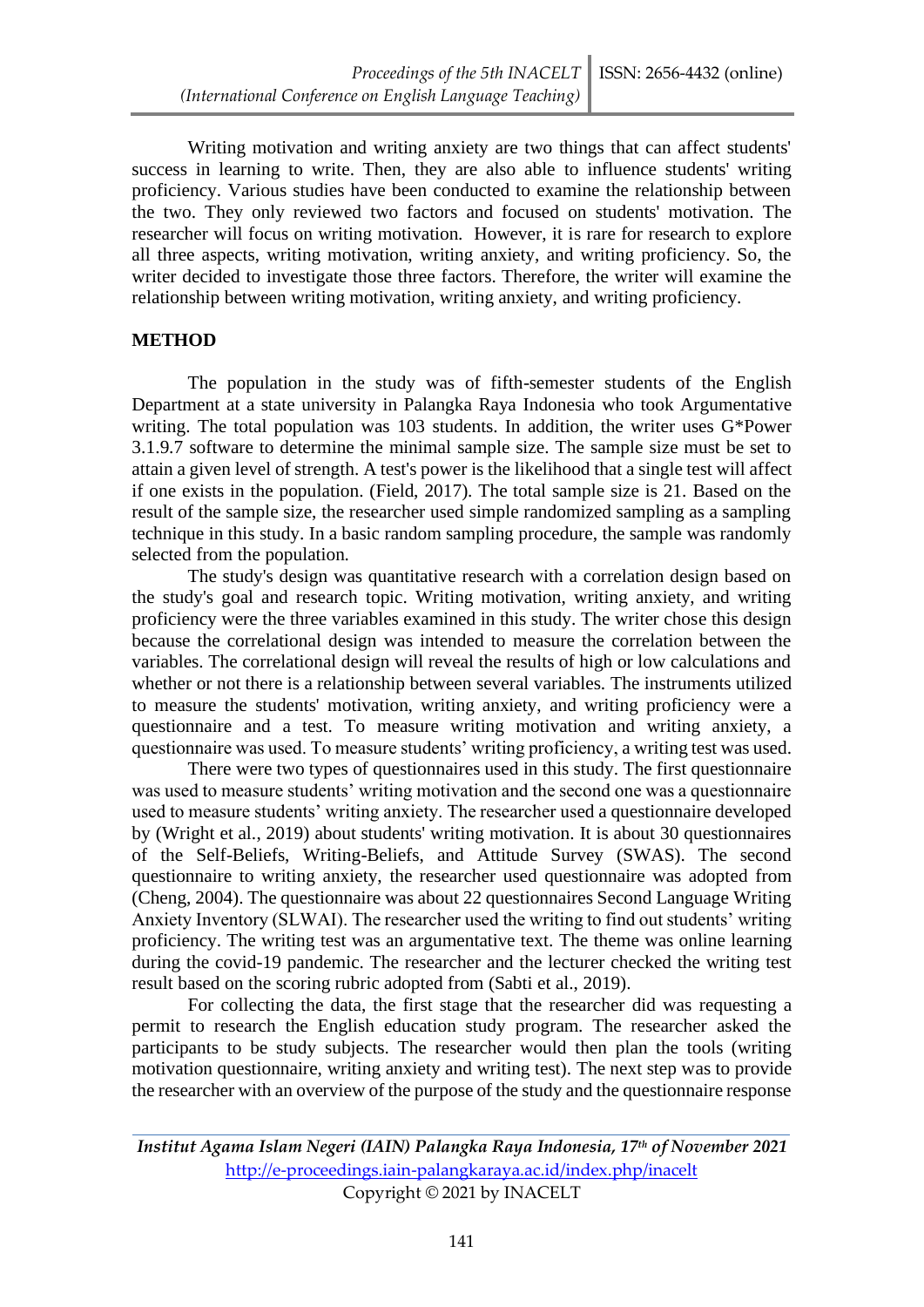method to be distributed by the researcher through share the link https://bit.ly/384EO5Y the link of SLWAI, https://bit.ly/383MNjz the link of SWAS and https://bit.ly/305RPb2 the link of writing test. The researcher distributed the link by using the WhatsApp group. The researcher assigned the questionnaires and writing test to the sample class. After that, the participants answered the questionnaires and writing test on a google form. The researcher gave the participants time to answer the questionnaires and write tests. The researcher gave time to complete the questionnaire to anticipate the obstacles that occur in online classes. Such as not opening class groups and disruption of the internet system owned by students. After all the participants answered the questionnaire, the researcher collected the data from March to April 2021.

The researcher cooperated with the lecturer to examine their work of writing test based on a scoring rubric of writing. The rubric that the researcher used is adopted from Sabti et al. (2019). Content, organization, grammar, vocabulary, and mechanics were some of the features of the scoring rubric for the writing test, with each one having four rating levels of excellent to very good, good to average, fair to poor, and very poor. Based on the explanation above, the scoring rubric helped the researcher and lecturer to give evaluations and scores for the students. The researcher used the analytical score for writing evaluation since the analytical score would be analyzed or scaled for content, organization, grammar, vocabulary and writing mechanics.

## **FINDINGS**

## **1. The Correlation Between Students' Writing Motivation and Writing Proficiency**

This Passage answered the first research question, "Do the higher writing motivation students have, the better they write in English?". Kendall's Tau (nonparametric) was used to examine the correlation between students' writing motivation and writing proficiency because the data of Writing proficiency was not a normal distribution. The result is shown in table 1.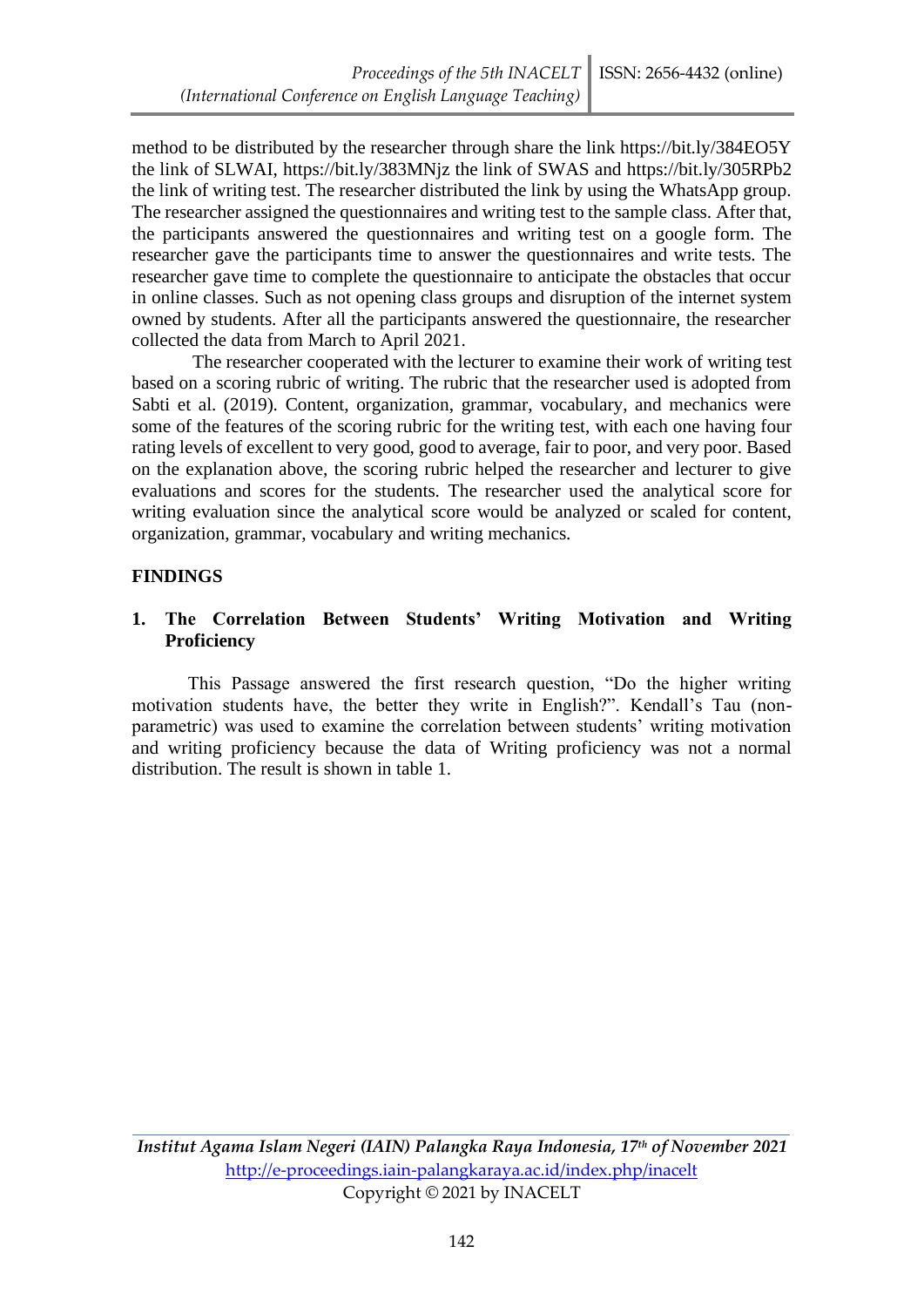| Correnanono     |                        |                                |                                |       |             |                                 |
|-----------------|------------------------|--------------------------------|--------------------------------|-------|-------------|---------------------------------|
|                 |                        |                                |                                |       | writing     | writing<br>motivatio proficienc |
|                 |                        |                                |                                |       | n           |                                 |
| Kendall's tau_b | writing<br>motivation  |                                | <b>Correlation Coefficient</b> | 1.000 | .136        |                                 |
|                 |                        | Sig. (2-tailed)                |                                |       |             | .396                            |
|                 |                        | $\mathbf N$                    |                                |       | 21          | 21                              |
|                 |                        | <b>Bootstr</b><br>$ap^c$       | <b>Bias</b>                    |       | .000        | .000                            |
|                 |                        |                                | Std. Error                     |       | .000        | .208                            |
|                 |                        |                                | 95%                            | Low   | 1.000       | $-.293$                         |
|                 |                        |                                | Confidence                     | er    |             |                                 |
|                 |                        |                                | Interval                       | Upp   | 1.000       | .514                            |
|                 |                        |                                |                                | er    |             |                                 |
|                 | writing<br>proficiency | <b>Correlation Coefficient</b> |                                |       | .136        | 1.000                           |
|                 |                        | Sig. (2-tailed)                |                                |       | .396        |                                 |
|                 |                        | N                              |                                |       | 21          | 21                              |
|                 |                        | <b>Bootstr</b><br>$ap^c$       | <b>Bias</b>                    |       | .000        | .000                            |
|                 |                        |                                | Std. Error                     |       | .208        | .000                            |
|                 |                        |                                | 95%                            |       | Low $-.293$ | 1.000                           |
|                 |                        |                                | Confidence                     | er    |             |                                 |
|                 |                        |                                | Interval                       | Upp   | .514        | 1.000                           |
|                 |                        |                                |                                | er    |             |                                 |

#### Table 1. The Correlation between Students' Writing Motivation and Writing Proficiency **Correlations**

c. Unless otherwise noted, bootstrap results are based on 1000 bootstrap samples

The correlation between students' writing motivation and writing proficiency is shown in Table 1. The result of correlation between students' writing motivation and writing proficiency  $r = .136$ ,  $[-0.293, 0.514]$ ,  $p = .396$ . This significance value tells us that the probability of getting a correlation coefficient was at least this big in a sample of 21 people. The significance value was upper the standard criterion of 0.05, indicating a 'statistically not significant' relationship.

## **2. The Correlation Between Students' Writing Anxiety and Writing Proficiency**

This Passage answered the second research question, "Do the lower writing anxiety students have, the better they write in English?". Kendall's Tau (non-parametric) was used to examine the correlation between students' writing anxiety and writing proficiency because the data of Writing proficiency was not a normal distribution. The result is shown in Table 2.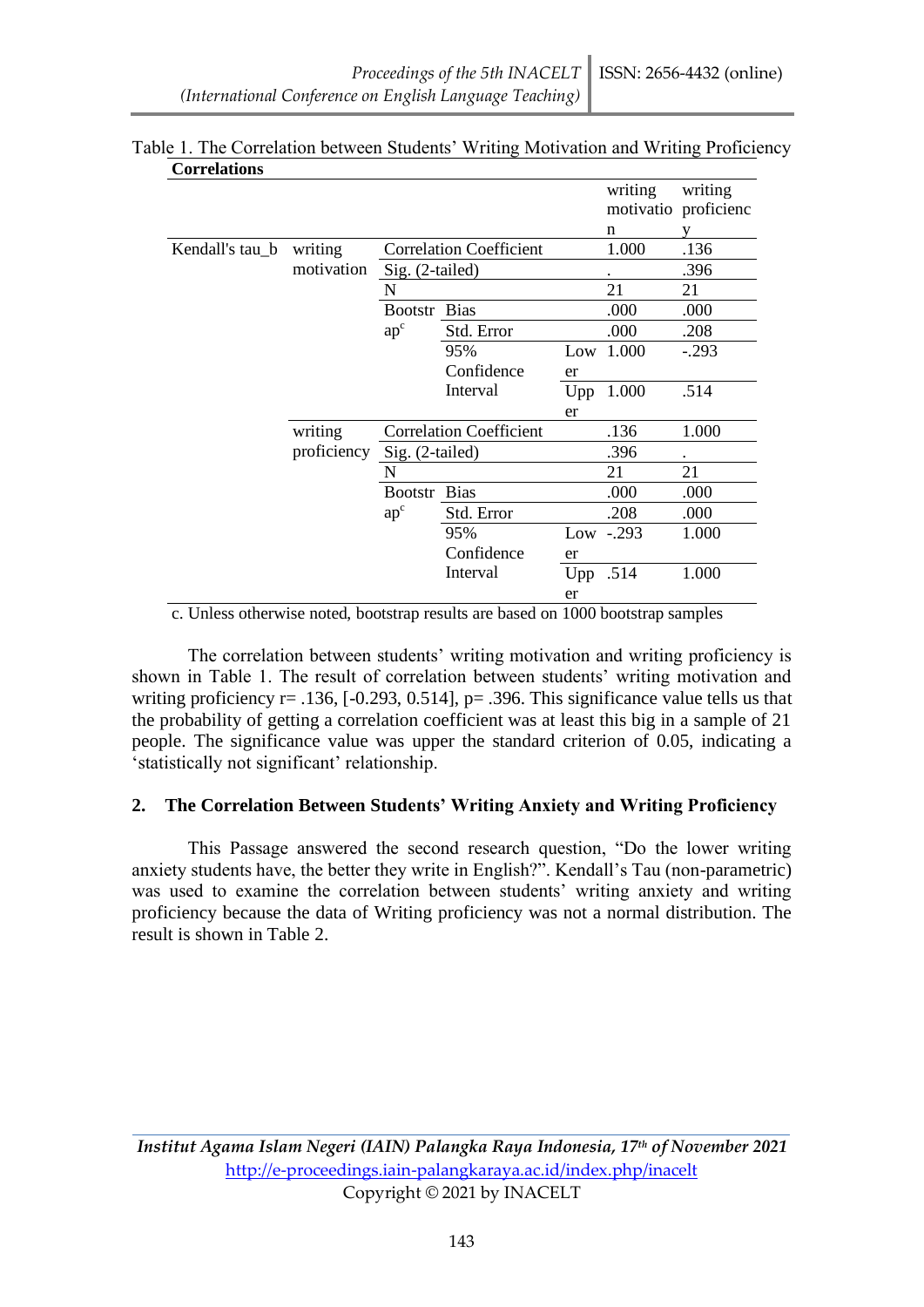| Correlations |           |                                                   |                                                             |     |         |                                                                                  |
|--------------|-----------|---------------------------------------------------|-------------------------------------------------------------|-----|---------|----------------------------------------------------------------------------------|
|              |           |                                                   |                                                             |     | writing |                                                                                  |
|              |           |                                                   |                                                             |     | anxiety | writing proficiency                                                              |
| Kendall'     | writing   | <b>Correlation Coefficient</b><br>Sig. (2-tailed) |                                                             |     | 1.000   | $.370*$                                                                          |
| s tau_b      | anxiety   |                                                   |                                                             |     |         | .024                                                                             |
|              |           | N                                                 |                                                             |     | 21      | 21                                                                               |
|              |           | <b>Boots</b>                                      | <b>Bias</b>                                                 |     | .000    | .002                                                                             |
|              |           | trap <sup>c</sup>                                 | Std. Error                                                  |     | .000    | .157                                                                             |
|              |           |                                                   | 95%                                                         | Lo  | 1.000   | .063                                                                             |
|              |           |                                                   | Confidence                                                  | wer |         |                                                                                  |
|              |           |                                                   | Interval                                                    | Up  | 1.000   | .672                                                                             |
|              |           |                                                   |                                                             | per |         |                                                                                  |
|              | writing   | <b>Correlation Coefficient</b><br>Sig. (2-tailed) |                                                             |     | $.370*$ | 1.000                                                                            |
|              | proficien |                                                   |                                                             |     | .024    |                                                                                  |
|              | cy        | N                                                 |                                                             | 21  | 21      |                                                                                  |
|              |           | <b>Boots</b><br>trap <sup>c</sup>                 | <b>Bias</b>                                                 |     | .002    | .000                                                                             |
|              |           |                                                   | Std. Error                                                  |     | .157    | .000                                                                             |
|              |           |                                                   | 95%                                                         | Lo  | .063    | 1.000                                                                            |
|              |           |                                                   | Confidence                                                  | wer |         |                                                                                  |
|              |           |                                                   | Interval                                                    | Up  | .672    | 1.000                                                                            |
|              |           |                                                   |                                                             | per |         |                                                                                  |
|              |           |                                                   | *. Correlation is significant at the 0.05 level (2-tailed). |     |         |                                                                                  |
|              |           |                                                   |                                                             |     |         | c. Unless otherwise noted, bootstrap results are based on 1000 bootstrap samples |

### Table 2. The Correlation between Students' Writing Anxiety and Writing Proficiency **Correlations**

c. Unless otherwise noted, bootstrap results are based on 1000 bootstrap samples

The correlation between students' writing anxiety and writing proficiency is shown in Table 2. The result of correlation between students' writing anxiety and writing proficiency  $r= 370$ , [0.063, 0.672],  $p= .024$ . This significance value tells us that the probability of getting a correlation coefficient was at least this big in a sample of 21 people. The significance value was less than the standard criterion of 0.05, indicating a 'statistically was significant' relationship.

## **3. The Correlations among Students' Writing Motivation, Writing Anxiety and Writing Proficiency**

This passage answered the last research question in this study "Do the higher writing motivation and the lower level of writing anxiety students have, the better they write in English?". The correlations of students writing motivation, writing anxiety, and writing proficiency are shown in table 3.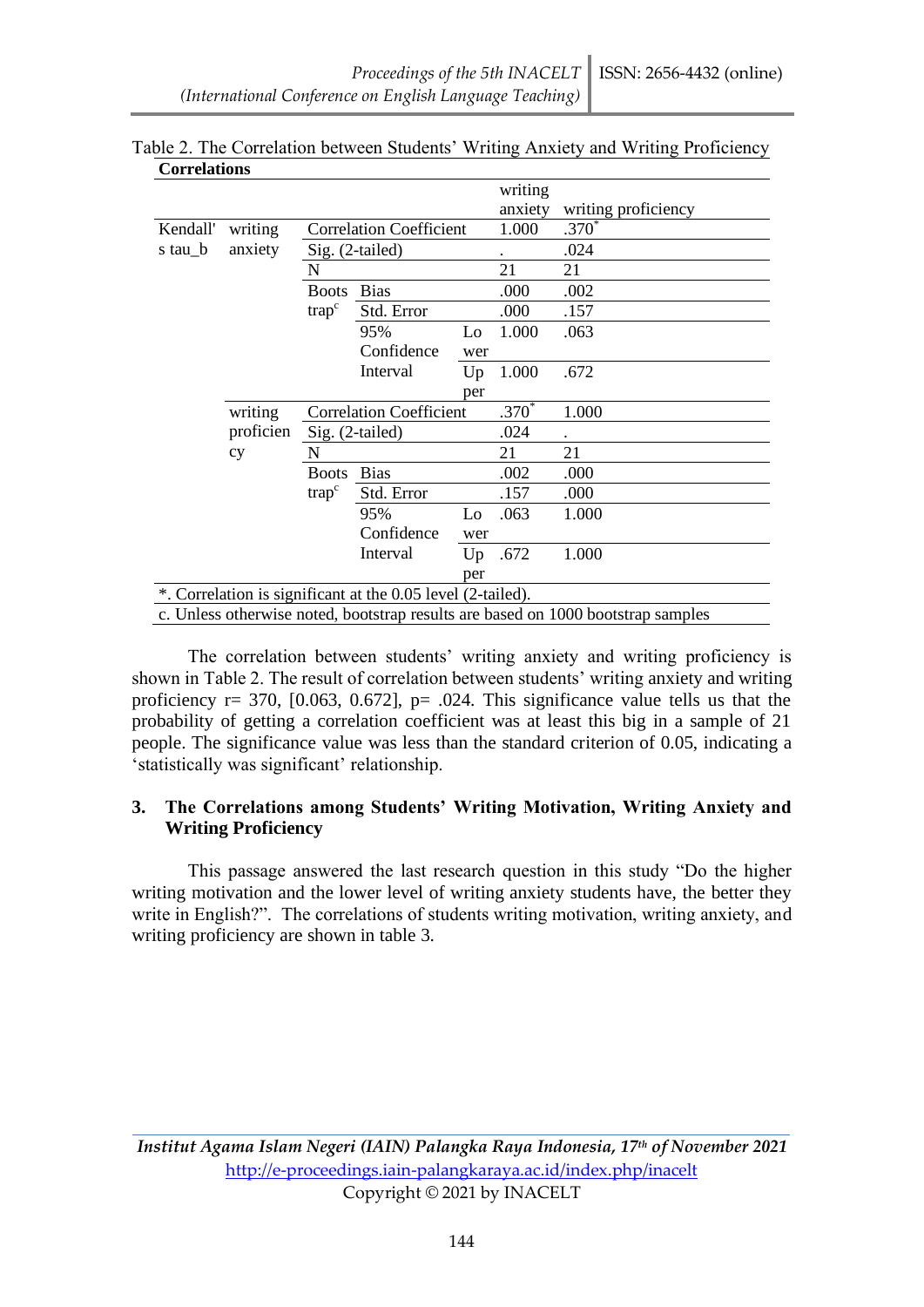| <b>ANOVA</b> <sup>a</sup>                      |                     |            |                       |         |       |                   |  |  |
|------------------------------------------------|---------------------|------------|-----------------------|---------|-------|-------------------|--|--|
|                                                |                     | <b>Sum</b> | οf                    | Mean    |       |                   |  |  |
| Model                                          |                     | Squares    | df                    | Square  | F     | Sig.              |  |  |
|                                                | Regression 1678.621 |            | $\mathcal{D}_{\cdot}$ | 839.310 | 2.754 | .090 <sup>b</sup> |  |  |
|                                                | Residual            | 5486.189   | 18                    | 304.788 |       |                   |  |  |
|                                                | Total               | 7164.810   | 20                    |         |       |                   |  |  |
| a. Dependent Variable: writing test            |                     |            |                       |         |       |                   |  |  |
| b. Predictors: (Constant), anxiety, motivation |                     |            |                       |         |       |                   |  |  |

Table 3. The Correlations of Writing Motivation, Writing Anxiety, and Writing **Proficiency** 

R has a value of .484 (R= .484). This value is the correlation of writing motivation, writing anxiety, and students' writing proficiency. The value of R2 is .234, which means that writing motivation and writing anxiety expenditure can account for 1,59 % of the variation in students' writing proficiency. The value of the F-statistic is 2.754, and its associated significance value of  $p > 0.05$ . Therefore, it can conclude that there were no significant correlations between writing motivation, writing anxiety, and writing proficiency.

## **DISCUSSION**

This study examined the correlation between the students' writing motivation and writing proficiency, the correlation between the students' writing motivation and students' writing proficiency, and the correlation between the students' writing motivation, writing anxiety and writing proficiency. To measure writing motivation, writing anxiety, and writing proficiency, the instruments used questionnaires and test. To measure students' writing motivation and students' writing anxiety, a questionnaire was used. While to measure students' writing proficiency, the test was employed. The analysis of the data was carried out by using SPSS program version 24.

There were two types of questionnaires used in this study. The first questionnaire was used to measure students' writing motivation and the second one was the questionnaire used to measure students' writing anxiety. In this study, the researcher adopted questionnaires from other researchers. That's because the questionnaire follows the instrument required in this study. The result of data wants to look for in this study can be obtained using questionnaires adopted from other researchers. Concerning students' writing motivation, the researcher used a questionnaire developed by Wright et al., (2019). The second questionnaire to writing anxiety, the researcher used a questionnaire was adopted from Cheng (2004).

Based on the calculation of normality and linearity used SPSS program version 24, the result showed that the data distribution was not normal, and the variables have a linear association. Then, it can be concluded that the study can be analyzed using nonparametric statistics with multiple correlations. The discussion of every variable is explained below.

The first result was a correlation between writing motivation and writing proficiency. Based on the calculation result using SPSS 24, it was shown that there was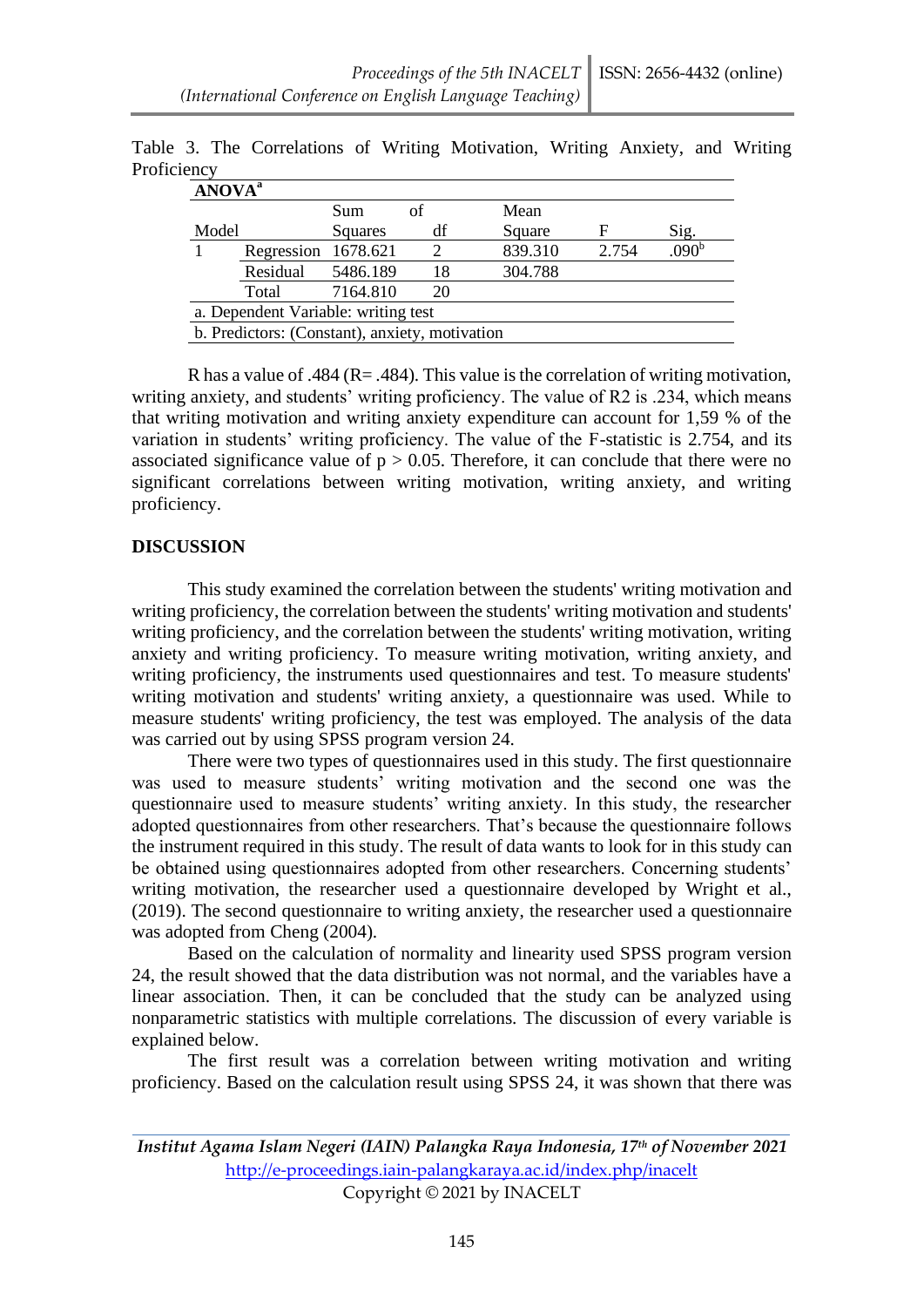no significant correlation between students' writing motivation and writing proficiency. The significance value between students' writing motivation and writing proficiency was 0.396. This value indicates that it was upper than 0.05 (0.396>0.05). It means that the students' writing motivation has not significantly influenced writing motivation.

In contrast with this study, there were previous studies shown different results. Cahyono and Rahayu (2020) explored English as a Foreign Language (EFL) students' motivation in writing, writing proficiency, and gender. They found that there was a high correlation between the motivation of the EFL students in writing and their writing skills. It was also found that there were major gaps in motivation in writing and the writing skills of female and male students. This study indicated that EFL students with a higher degree of written encouragement would have better writing skills. The research also found that female students outperformed male students in terms of both writing inspiration and writing skills.

Cahyono and Rahayu (2020) conducted a positive correlation between EFL students' motivation in writing and their writing proficiency. Students tend to be more successful in writing proficiency a higher level of writing proficiency if they have high writing motivation, meaning that if students want to have high writing proficiency, they must continue to cultivate writing motivation (Cahyono and Rahayu, 2020).

Nasihah and Cahyono (2017) investigated Indonesian EFL students' language learning strategies, motivation, and writing achievement. They found a significant correlation between motivation and writing achievement, and there was a substantial correlation between LLSs, motivation, and writing achievement. This means that motivation and LLSs can make EFL students successful in writing courses. Nasihah and Cahyono, 2017 result that there was a significant correlation between motivation and writing achievement. The findings also revealed positive points on their significant correlation score, indicating that the more motivated students were, the higher their achievement writing (Nasihah and Cahyono, 2017). It means that writing motivation influences writing proficiency. Sabti et al., (2019) the result showed a significant correlation between writing achievement motivation and writing performance; participants have higher writing achievement motivation, so the better their writing performance.

There was a result of a previous study similar to this study. Wilby, 2020 showed that there was no correlation between writing motivation and essay scores. In this study, there was no correlation between students' writing motivation and writing proficiency. It can all be caused by students not knowing that motivation in writing can improve their writing proficiency. According to (Wilby, 2020) there was no significant relationship between writing motivation and essay scores because students are unaware of motivation and self-regulation while writing. Motivation to write has an essential role in the achievement of students learning. Students' abilities will not be maximized when students do not cultivate motivation in themselves in learning activities. When motivation is strong, students have faith in the performance of their tasks; when motivation is poor, students may fail to complete or avoid tasks (Wright et al., 2020).

From some of the explanations above, it can be concluded that several factors cause the first result of this study has no significant correlation between students' writing motivation and writing proficiency. One of them is that students not be motivated in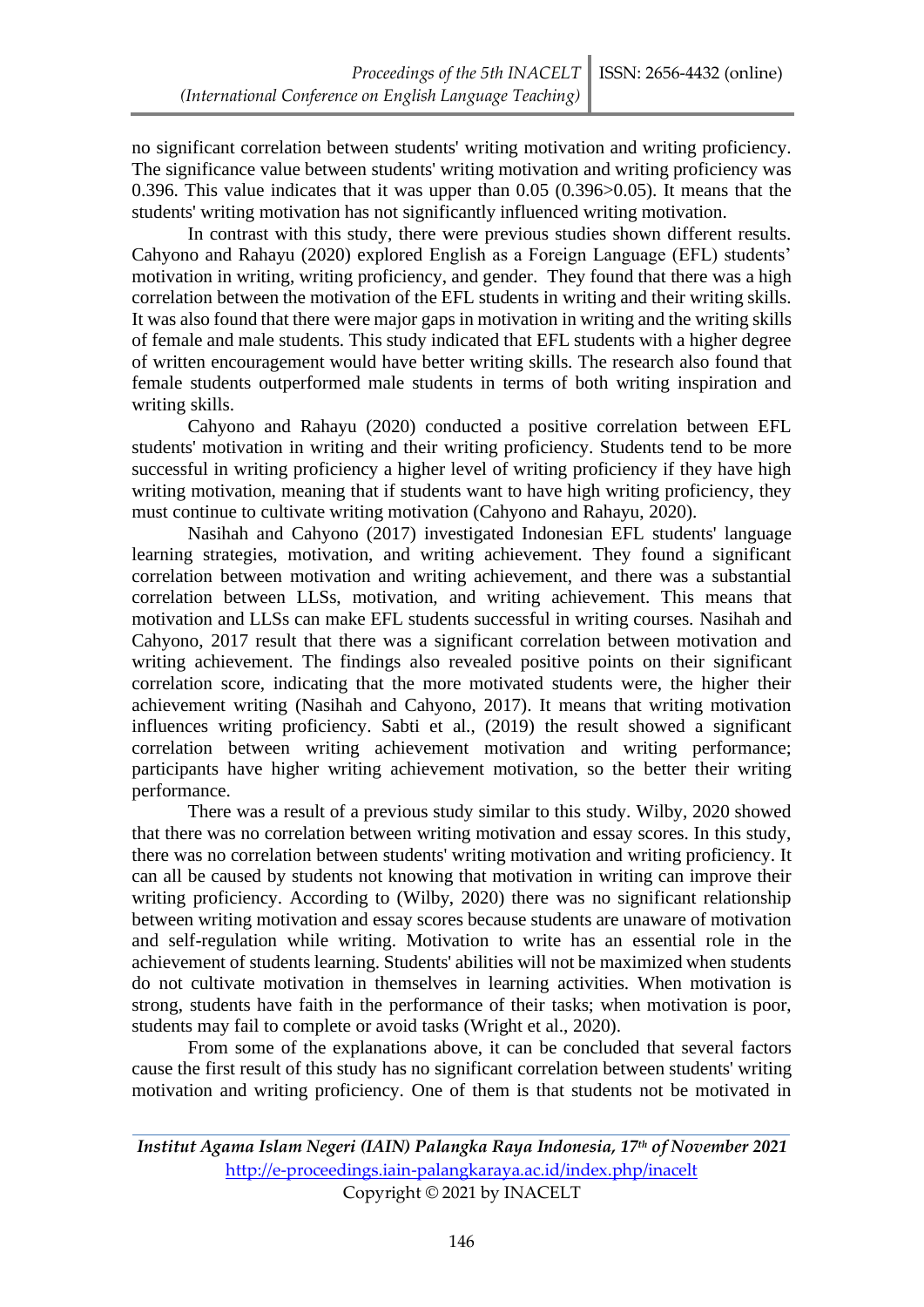writing. Students consider the writing test given by the researcher to be a task. They don't foster a sense of motivation in writing. Another factor that caused the first result to have no significant correlation is that the sample in this study is less. A small selection also affected the results of the study. The more samples in the study, the more likely there was a relationship between variables.

The second result was a correlation between writing anxiety and writing proficiency. Based on the calculation result using SPSS 24, it was shown that there was a significant correlation between writing anxiety and writing proficiency. The significance value between writing anxiety and writing proficiency was 0.024. This value was less than 0.05 (0.024<0.05). In other related studies, Rezaei and Jafari (2014) conducted a study investigating the levels, types, and causes of writing anxiety among Iranian EFL students: A mixed-method design. The instruments used Second language writing anxiety inventory (SLWAI) by Cheng (2004) and the Cause of writing Anxiety Inventory (CWAI) developed by themselves based on observation and previous researches. The results of the mixed-method study show that there is a high level of anxiety among Iranian EFL students with cognitive anxiety as the dominant type. Meanwhile, fear of negative teacher feedback, low self-confidence, and poor linguistic skills are the leading causes of anxiety in writing.

(Rezaei et al.,2014) found high students' writing anxiety when they did writing assignments. It means that there is a relationship between writing anxiety and writing ability; in other words, if the anxiety of writing is high, then the student's writing ability is lower (Rezaei et al., 2014). Rezaei et al., 2014 found that Iranian EFL students had significant writing anxiety levels, primarily cognitive, as evidenced by a preoccupation with performance and high expectations, and was caused by fear of negative feedback from teachers and low self-confidence weak linguistic competence. Writing is a fun activity for some students, and they can be unburdened when creating a piece of writing. For some students who have difficulty interpreting their thoughts into writing, writing will be an unpleasant activity. Anxiety is defined as having cognitive components of worry and anxiousness and being similar to performance worries such as communication apprehension, test anxiety, and fear of poor evaluation (Torres and Turner, 2016). Writing anxiety is that students feel afraid, nervous, and do not believe in their ability to write. Sabti et al., 2019 found a significant difference between writing anxiety and writing performance; according to the findings of this study, Iraqi EFL undergraduate students showed a high level of writing anxiety, which could lead to poor writing performance. The second result of this study found there was a significant correlation between writing anxiety and proficiency. These results indicate that writing anxiety is a factor that can affect writing proficiency. Students with high anxiety in writing avoid approaching a writing task because they see it as a threat rather than a challenge and are unwilling to put in more effort to improve their writing performance (Sabti, et al., 2019). Sabti et al. (2019) investigated the impact of writing anxiety, writing achievement motivation, and writing self-efficacy on writing performance. According to the findings of this study, the higher the degree of writing anxiety, the poorer the writing performance, but the higher the level of writing self-efficacy and writing accomplishment motivation, the better the writing performance. Writing self-efficacy and writing anxiety, writing anxiety, and writing accomplishment motivation were found to be adversely correlated, but writing self-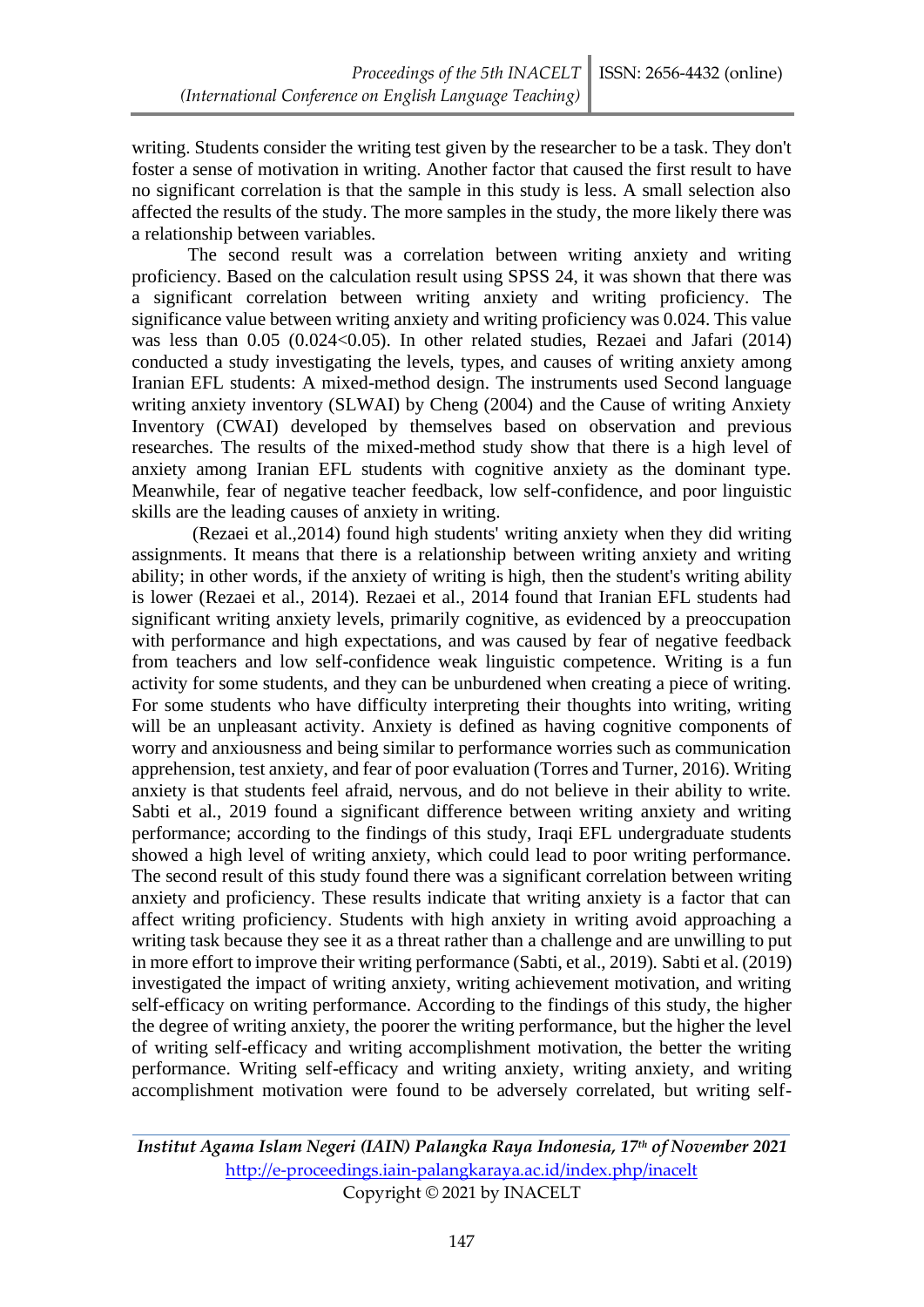efficacy and writing achievement motivation were found to be significantly and positively correlated.

The last result was a correlation between writing motivation, writing anxiety, and writing proficiency. Based on the calculation result using SPSS 24 is shown that there was no significant correlation. The significance value was .090. Moreover, there was no previous study that explained these three variables because there was no research conducted about these three variables before specifically.

Several factors caused the results of this study to be different from previous studies. Several factors caused the results of this study was not significant. First, the instruments were not valid or reliable. Second, the sample size was not sufficient. Next, the research design was not appropriate. Then, there was no significant correlation impact. In this study the first instruments were valid and reliable. The first instruments were already an article journal to study the validation the first instrument (questionnaires). The sample size in this study was sufficient. The researcher used G\*power to measure the sample size in this study. The research design in this study was appropriate. The researcher used correlational design because to measure the relationship between variables. The last factor caused the result was no significant, namely there was no correlation impact. The result of this study there was no significant correlation between writing motivation and writing proficiency. There was no significant correlation among writing motivation, anxiety and proficiency. Researcher believes, the last factor caused the result was no significant.

There were several limitations that existed for this study. First, the researcher used correlational design to measure the correlations among writing motivation, writing anxiety and writing proficiency. The students answered the questionnaires and the students did a writing test on the google form. To collect the data in this research, the researcher gave questionnaires and writing test. The researcher did some procedures to collect the data. The data want to look for in this study were writing motivation, writing anxiety, and students' writing proficiency.

After the questionnaire was completed, the data were analyzed using Kendall's Correlation Coefficient to measure correlations between students' motivation and writing proficiency, to measure correlations between writing anxiety and writing proficiency. The data was analyzed using formula multiple correlations to measure correlations between writing motivation, writing anxiety, and writing proficiency. The next step was to explain the result of analyzing data. In the last one, the researcher concluded from the results of the data. To collect the writing test data, the researcher's first stage was to request a permit to research the English education study program. After that, the researcher asked the participants to be a research subject. The researcher provided an overview of the study's intent and, to obtain students writing scores, the researcher collaborated with the lecturer.

The researcher used Kendall's Correlation Coefficient test to find out and analyze the correlation between writing motivation, writing anxiety, and student's writing proficiency. It was investigated by using SPSS 24 program. Formulation of Kendall's Correlation Coefficient and formula multiple correlations. Before conducting a correlation analysis of variables, the researcher conducted an assumption test. The assumption test used was normality test and linearity test. If the data obtained from these research instruments was invalid, the researcher used a nonparametric statistics test. The

*Institut Agama Islam Negeri (IAIN) Palangka Raya Indonesia, 17th of November 2021* <http://e-proceedings.iain-palangkaraya.ac.id/index.php/inacelt> Copyright © 2021 by INACELT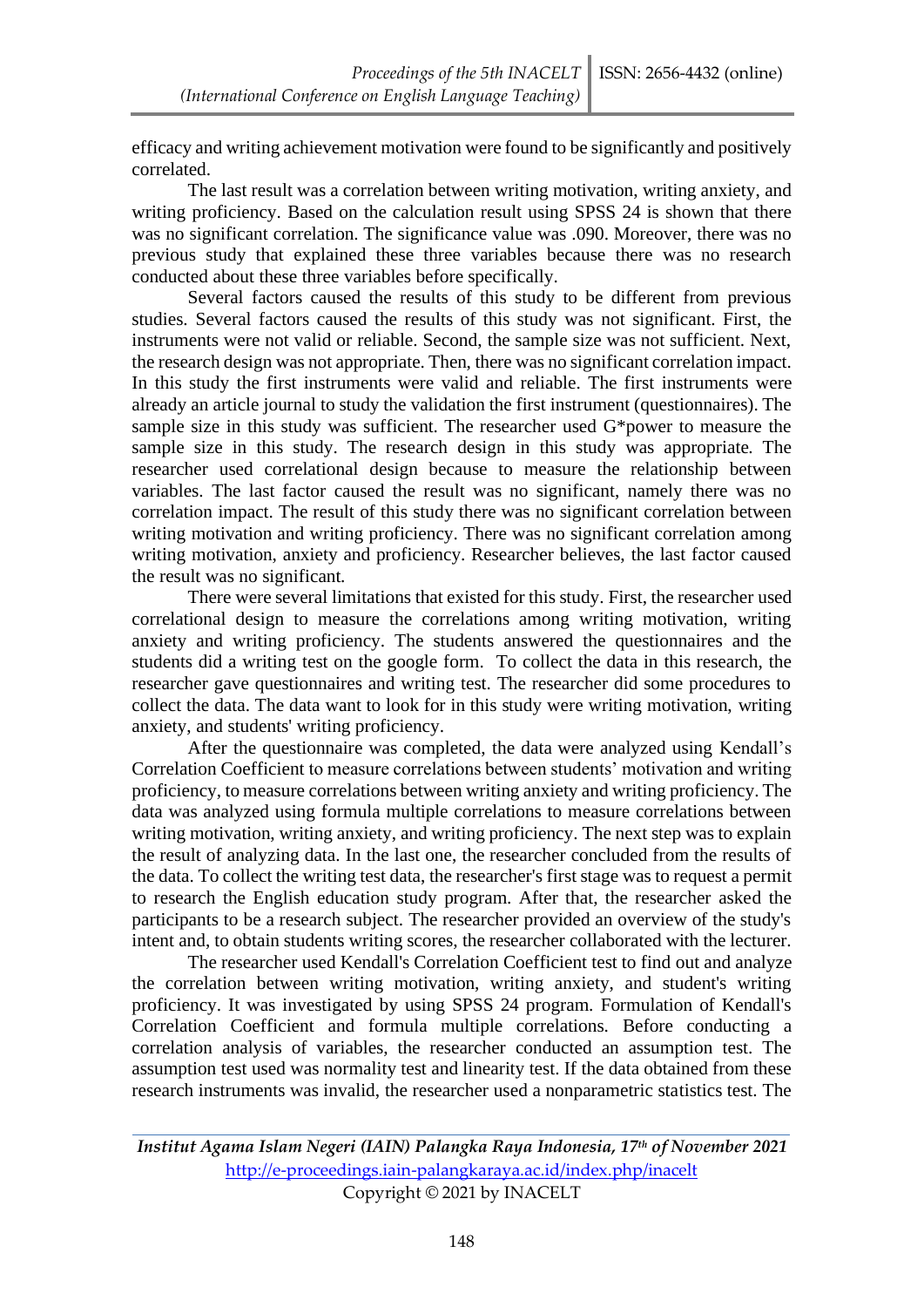researcher completed the data analysis, and some tests should be done before testing the hypotheses: normality and linearity test.

As mentioned in the previous paragraph, the results of this study were that there was no significant correlation between students' writing motivation and writing proficiency, there was a significant correlation between students' writing anxiety and writing proficiency, and there was no significant correlation between students' writing motivation, writing anxiety and proficiency.

#### **CONCLUSION**

This study aimed to measure the correlation between the students' writing motivation, writing anxiety, and writing proficiency. It seems rare to find research that combines all three variables (writing motivation, writing anxiety, and writing proficiency). Therefore, this study can be of little help to provide insight into the relationship between writing motivation, writing anxiety, and writing proficiency. The following conclusions were drawn based on the limitations of this study.

Based on the research questions, several things can be concluded in this study. There were three results of this study. First, there was no significant correlation between writing motivation and writing proficiency. Second, there was a significant correlation between writing anxiety and writing proficiency. The last result, there was no significant correlation between writing motivation, writing anxiety, and writing proficiency. It means that writing motivation at fifth-semester students in the academic year 2018/2019 of IAIN Palangka Raya has not significantly influenced their writing proficiency. Then, writing anxiety at fifth-semester students in the academic year 2018/2019 of IAIN Palangka Raya has significantly influenced their writing proficiency.

The results already found in this study are expected to help better understand the correlations of these three variables. Overall, the results of this study can be utilized in writing courses where writing proficiency is essential in English education.

### **REFERENCES**

- Al-Saadi, Z. (2020). Gender differences in writing: The mediating effect of language proficiency and writing fluency in text quality. *Cogent Education*, *7*(1), 1770923. https://doi.org/10.1080/2331186X.2020.1770923
- Balci, A. (2013). A Study on Correlation between Self-efficacy Perceptions and Writing Skills of Students with Turkish Ancestry and Foreign Students. *The Anthropologist*, *16*(3), 539–549. https://doi.org/10.1080/09720073.2013.11891380
- Cahyono, B. Y., & Rahayu, T. (2020). EFL STUDENTS' MOTIVATION IN WRITING, WRITING PROFICIENCY, AND GENDER. *TEFLIN Journal - A Publication on the Teaching and Learning of English*, *31*(2), 162. https://doi.org/10.15639/teflinjournal.v31i2/162-180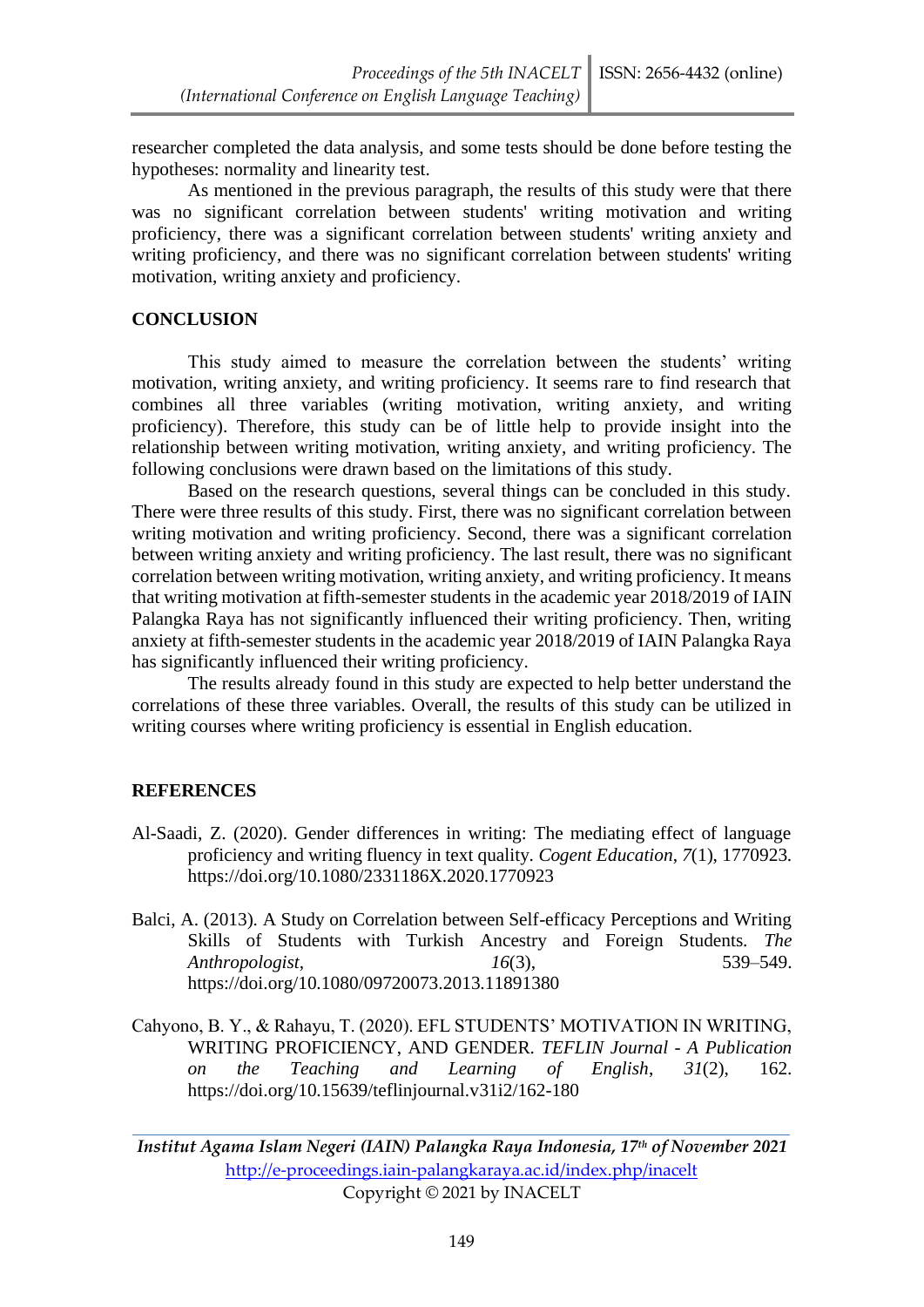- Cheng, Y.-S. (2004). A measure of second language writing anxiety: Scale development and preliminary validation. *Journal of Second Language Writing*, *13*(4), 313–335. https://doi.org/10.1016/j.jslw.2004.07.001
- Field, A. (2017). *Discovering statistics using IBM SPSS statistics* (5th edition). SAGE Publications.
- Goldburg, M. E. (2013). English Writing Proficiency among Three Types of Students in an ESL Composition Course. *Arab World English Journal*, *4*(4), 15.
- Liu, I.-F. (2020). The impact of extrinsic motivation, intrinsic motivation, and social selfefficacy on English competition participation intentions of pre-college learners: Differences between high school and vocational students in Taiwan. *Learning and Motivation*, *72*, 101675. https://doi.org/10.1016/j.lmot.2020.101675
- Nasihah, M., & Cahyono, B. (2017). Language Learning Strategies, Motivation, and Writing Achievement of Indonesian EFL Students. *Arab World English Journal*, *8*(1), 250–263. https://doi.org/10.24093/awej/vol8no1.18
- Rezaei, M., & Jafari, M. (2014). Investigating the Levels, Types, and Causes of Writing Anxiety among Iranian EFL Students: A Mixed Method Design. *Procedia - Social and Behavioral Sciences*, *98*, 1545–1554. https://doi.org/10.1016/j.sbspro.2014.03.577
- Sabti, A. A., Md Rashid, S., Nimehchisalem, V., & Darmi, R. (2019). The Impact of Writing Anxiety, Writing Achievement Motivation, and Writing Self-Efficacy on Writing Performance: A Correlational Study of Iraqi Tertiary EFL Learners. *SAGE Open*, *9*(4), 215824401989428. https://doi.org/10.1177/2158244019894289
- Torres, K. M., & Turner, J. E. (2016). Students' foreign language anxiety and selfefficacy beliefs across different levels of university foreign language coursework. *Journal of Spanish Language Teaching*, *3*(1), 57–73. https://doi.org/10.1080/23247797.2016.1163101
- Wahyuni, S., & Umam, M. K. (2017). AN ANALYSIS ON WRITING ANXIETY OF INDONESIAN EFL COLLEGE LEARNERS. *JEELS (Journal of English Education and Linguistics Studies)*, *4*(1), 105–128. https://doi.org/10.30762/jeels.v4i1.333
- Wilby, J. (2020). Motivation, self-regulation, and writing achievement on a university foundation programme: A programme evaluation study. *Language Teaching Research*, 136216882091732. https://doi.org/10.1177/1362168820917323